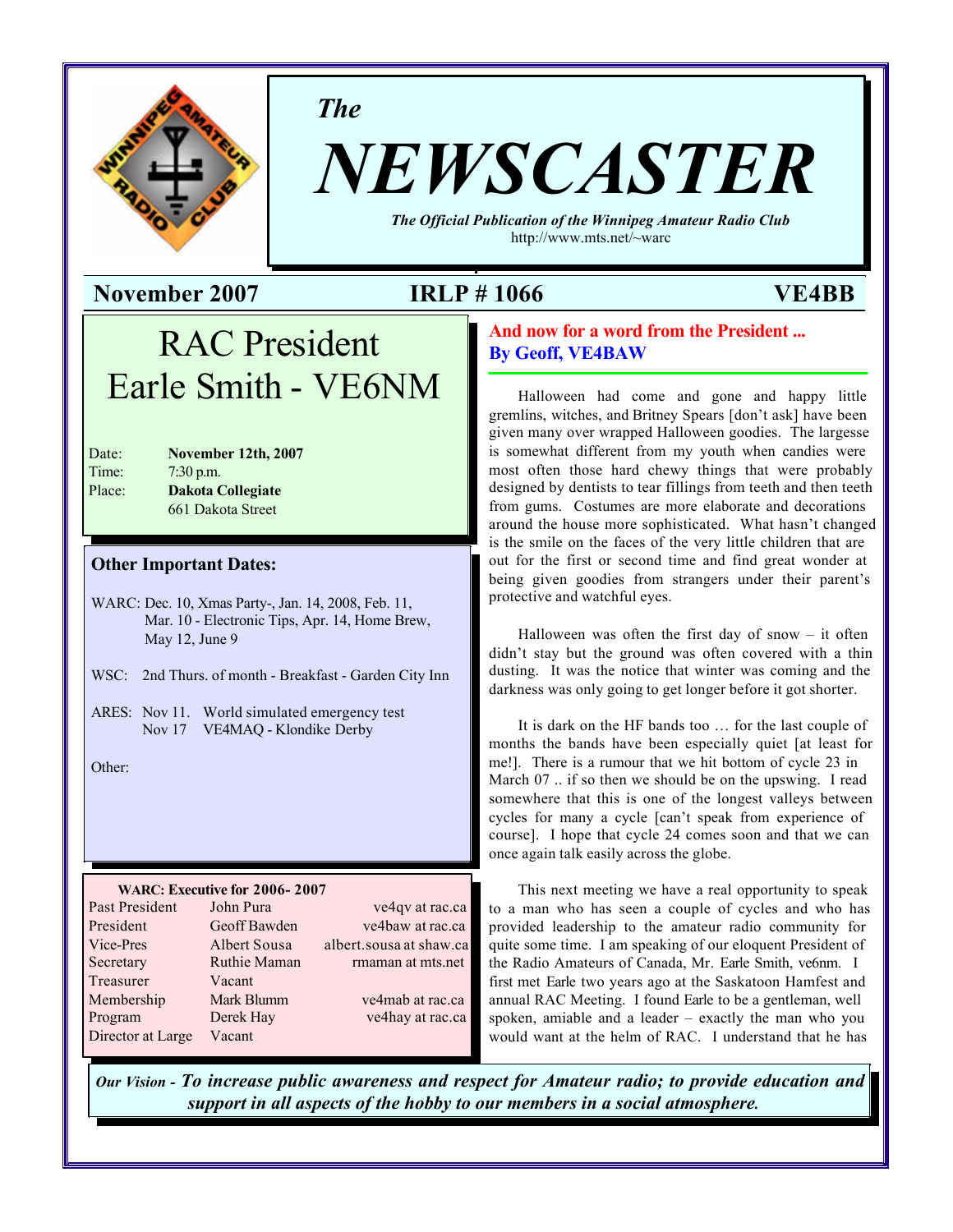| Freq        | <b>Prov/State</b> | <b>Net</b>                      | <b>UTC</b>         |
|-------------|-------------------|---------------------------------|--------------------|
| 3.860       | <b>MN</b>         | Minnesota<br>Net                | 23:00              |
| 3.747       | <b>MB</b>         | Evening<br>Phone Net            | 00:00              |
| 3.937       | ND                | North<br>Dakota Net             | 00:30              |
| 3.735       | <b>SK</b>         | <b>SK Public</b><br>Service Net | 01:00              |
| 3.750       | <b>NWON</b>       | NW<br>Ontario Net               | 01:15              |
| 3.700       | AB                | <b>AB</b> Public<br>Service Net | 01:30              |
| 3.660       | MB, SK,<br>AВ     | Prairie<br>Traffic Net          | 01:30              |
| 3.743       | <b>MB</b>         | Mb<br>Morning<br>WX Net         | 14:30              |
| $145.450 -$ | <b>WW</b>         | <b>MB IRLP</b><br>Net           | 02:00<br>Wednesday |
| $147.390 +$ | <b>MB</b>         | Seniors<br>Morning<br>Net       | 09:00 Local        |
| $147.390 +$ | <b>MB</b>         | <b>MRS</b> Net<br>Thursday      | $21:00$ Local      |
| $147.390 +$ | <b>MB</b>         | <b>MRS</b> Net<br>Sunday        | $21:00$ Local      |
|             |                   |                                 |                    |
|             |                   |                                 |                    |
|             |                   |                                 |                    |

Amateur Radio Service Centre - Industry Canada P.O. Box 9654, Postal Station T Ottawa, Ontario, K1G 6K9 Telephone: (613) 780-3333 **ARANG ARANG ARANG ARANG ARANG ARANG ARANG ARANG ARANG ARANG ARANG ARANG ARANG ARANG ARANG ARANG ARANG ARANG A** Toll free: (888) 780-3333 Fax: (613) 998-5919 E-mail: spectrum.amateur@ic.gc.ca http://strategis.ic.gc.ca/epic/internet/insmt-gst.nsf/en/h \_sf01709e.html

**IRLP Node** 1066 145.450 MHz -600 KHz (VE4WRS) Comments or if you just want to reach us : **Winnipeg Amateur Radio Club C/O VE4WSC 598 St. Mary's Road Winnipeg, MB R2M 3L5**

<u> DE DE DE DE DE</u>

decided to release the mantle of leadership and move on from the President's role. I respect his decision, of course, but feel that RAC will be losing an able and respected spokesman. I am excited that he is coming to Winnipeg to offer his views and answer our questions. He has a national platform to see the hobby across Canada form opinions on where it is going and how we can help keep it vibrant.

Please come out to the next WARC meeting to hear and speak to Earle … I am sure that you won't regret it.

#### **Program Chair By Derek, VE4HAY**



Thank you to Geoff , VE4BAW for is great presentation on alternative energy. I guess I should also thank his co-partner in the audience Rolf, VE4VZ. The two of them put on quite the show & tell. While the who solar energy system is expensive ( at least the storage part) is was still quite interesting to hear of now just Geoff ,but a number of other hams who are using it as their primary power at their cottages.

This month we will be honoured to have the Radio Amateurs of Canada President, VE6NM, Earle Smith as our presenter. Earle will be talking about RAC present & future, as well as his views on amateur radio. You will not want to miss this presentation.

Next month is the annual Christmas party. The club is looking for a coordinator for this event as well as idea on entertainment. We really need volunteers to step forward. Without the volunteers, we may not have a party. Remember it's your club, but you can not just sit back and wait for things to happen. You must make an effort to contribute.

The program for the New year is still be developed, but if you have any presentation you want to see. Let me know.

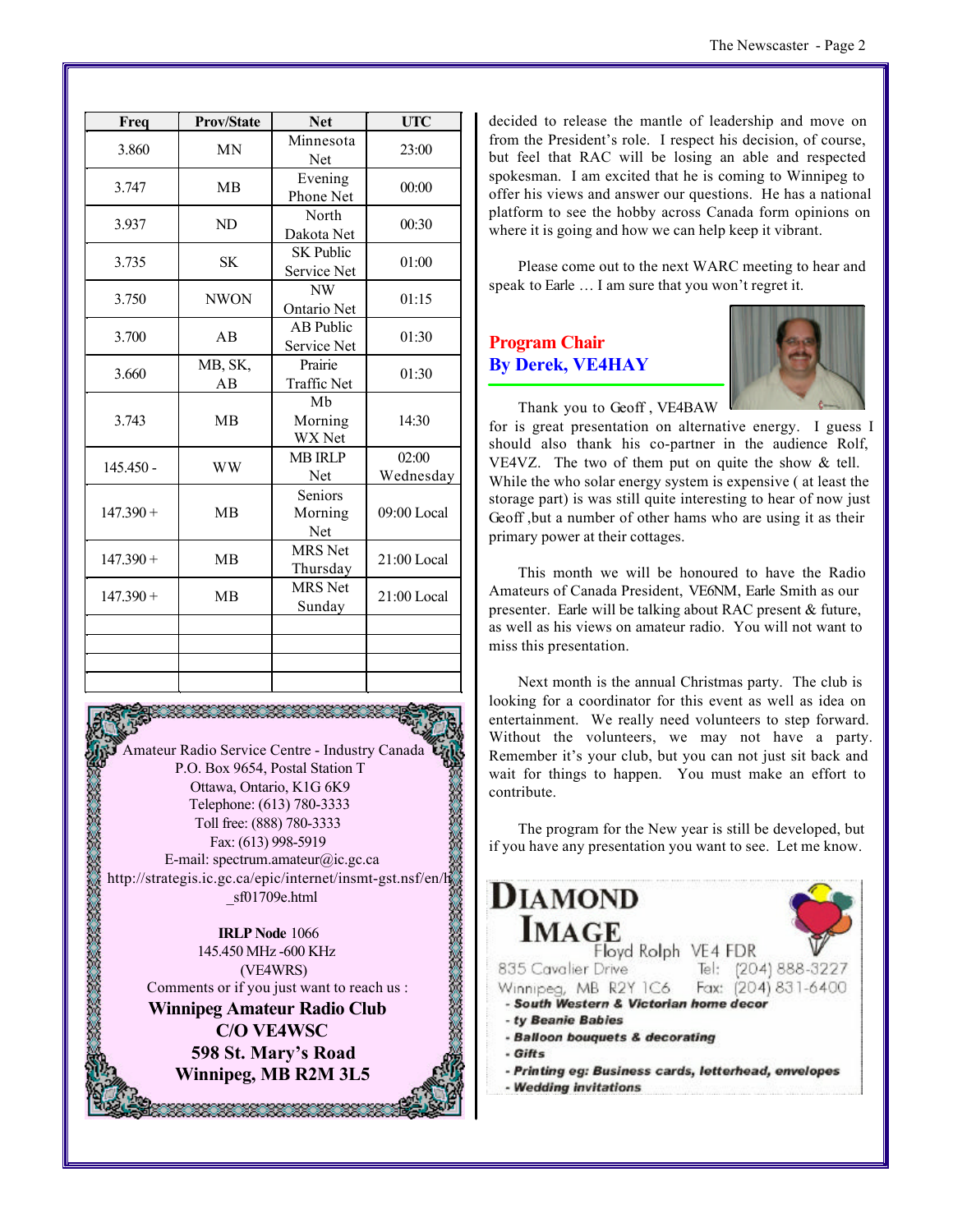

# Winnipeg Amateur Radio Club Hamfest August 8 - 10, 2008



#### **Minutes for October 15th, 2007 Submitted by Derek, VE4HAY**

The meeting was called to order at 7:35 by President VE4BAW, followed by introductions of all in attendance.

#### *Minutes*

VE4GWN moved the be accepted as printed in the newscaster, seconded by VE4HK - passed

#### *Correspondence*

The letter from VE4EIH is still waiting for him to talk about it

#### *Treasurer*

VA4AS read off the audit report done by Betty, xyl of VE4HAZ. No issues outstanding. VE4QV moved acceptance, seconded by VE4OV - passed

The club is still looking for a treasurer - anyone care to volunteer - dead silence.

#### *Standing committees*

- $\vec{a}$  Marathon- the final debriefing was held a couple of weeks ago. A plan was laid out for 2008 and the first meeting will take place in the New Year.
- $\vec{a}$  Education need a volunteer to coordinate our education program. We have instructors but need a coordinator any volunteers - dead silence
- $\vec{a}$  Flea market- VE4HK said the event is this weekend. VE4XYL has sold all tables. The next flea market will be August 2008 at the Hamfest.
- $\vec{a}$  Field Day we are looking for a coordinator. VE4VZ to talk to last year coordinators VE4's ISP & ACE.
- $\rightarrow$  DX- we are at the bottom of cycle 23. 24 should be starting soon hopefully....
- $\vec{r}$  Program- this month is alternative power, next month is RAC President Earle Smith. Following will be the Christmas party. The New Year is being planned. Need presenters.
- $\blacksquare$  Hamfest-volunteers for the committee needed.
- $\vec{a}$  Good & welfare VE4OV mention that our newest ham 8-year-old Supun VE4WSP.

#### *The draw*

50/50 won by VE4OAK mbrshp Raffle - Won by VE4WMK

*Adjourned*

#### **WPGARES By Jeff, VE4MBQ -Emergency Coordinator**

We still have one open seat for an ARES member to attend the Winnipeg Emergency Management course 26-28 NOV. If interested please contact me ASAP.

Det SGT Randy Antonio provided a very interesting overview of GSAR, USAR & CBRN at our OCT General Meeting. Our OCT meeting closed with a Call for Nominations for the 2007-2008 Winnipeg ARES Executive. Nominations close TUE 13 NOV. We are seeking nominations for:

President Secretary Treasurer

The current Secretary and Treasurer have both indicated a willingness to stand again for the Executive. When submitting nominations to me please ensure that the person you wish to nominate is willing to serve.

Thanks to all of our supporters who purchased "50-50" tickets during the WARC Flea Market 21 OCT. Congratulations to Garth Blumm VE4GWB, who won the "50-50" prize of \$95. Special thanks to those who ran the ARES table:

Kent VE4KEH, Isabel, Luke VE4WTF and Roger VE4RLF.

Our next meeting will be our Annual General Meeting TUE 20 NOV 1900h at Sir Wm Stephenson Library. Bob Poole VE4MAQ will be giving us a short presentation on the Scouts Canada Klondike Derby that some of us have volunteered at.

### *What have you done to "promote amateur radio this week"*

That line we credit to an old News stalwart, Peter Parker with using in his old VK1 and VK3 casts many years ago and it still stands true *- -WIA*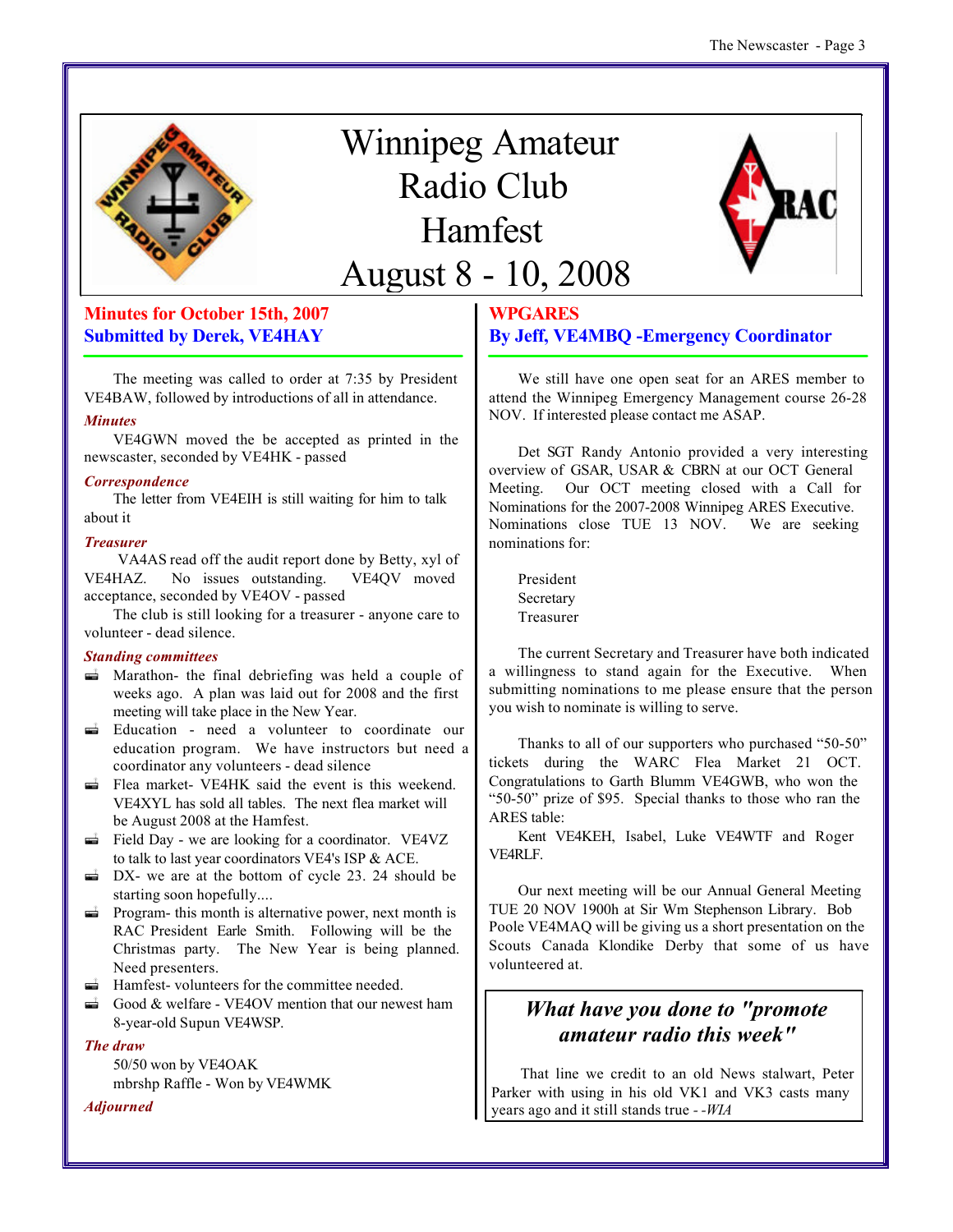#### **Killer Electrons**

Researchers at Los Alamos National Laboratory, in New Mexico, say they have solved the mystery of satellite-zapping "killer electrons" that are sometimes produced in Earth's outer atmosphere. These highly energetic electrons strong enough to damage electronics and human tissue pose a danger to spacecraft, satellites, and astronauts. For many years, the mechanism by which they are produced has remained little understood, in spite of physicists' attempts at solving this puzzle.

Now, Yue Chen, Geoffrey Reeves, and Reiner Friedel say they have conclusively proved that killer electrons come about because very-low-frequency electromagnetic waves themselves of somewhat mysterious origin accelerate ordinary electrons in the Van Allen radiation belts to a point where they are traveling at velocities close to the speed of light. The three scientists published their results in the July 2007 issue of the journal Nature Physics.

If they are right, it would be a big step toward understanding the physics of the Van Allen belts and could pave the way to space-weather forecasts. Such reports would be valuable to airlines and operators of satellites and telecommunication systems, because storms in the Van Allen belts regularly disrupt communications and occasionally damage satellites.

"Our results are crucial for the development of a predictive model of space weather," says Chen. And with space-weather forecasts, "actions can be taken to protect satellites."

The Van Allen belts, named after their discoverer, James Van Allen (1914–2006), are two concentric, roughly doughnut-shaped zones of radiation containing electrons and ions that extend thousands of kilometers into space. They are caused by interactions of the Earth's magnetosphere with cosmic rays and the solar wind— the stream of charged particles that is continuously emitted by the sun. Geostationary satellites orbit within the outer belt; many low-orbiting satellites encounter the belts only if they pass near the poles, where both belts bend in toward Earth.

The electrons in the Van Allen belts are normally not dangerous to satellites and spacecraft, but every month or so radiation levels spike to as much as a thousand times their usual intensity. These surges called geomagnetic storms are related to increased intensity of the solar wind and are associated with spectacular auroral displays over the poles. But until now there was no definitive understanding of how relatively harmless electrons get accelerated to become killer electrons.

"Debates on the source of the acceleration have lasted for at least a decade, and this paper finally settles the argument based on observations," Chen says.

Part of the reason the problem has been so tough to crack is that some of the electromagnetic wavelengths that need to be studied to understand the electrons' behavior range in the tens of kilometers far too long for laboratory experiments. Addressing the problem also requires data from more than one altitude above the Earth's magnetic equator, where differences in a key term called "electron phase space density"— a measurement of the flow of electrons traveling through an area divided by the square of their momentum— would be the most telling. Getting more than one data point from the magnetic equator was something scientists had not previously done.

Chen and his colleagues managed to work out the logistics by using data from an electron detector aboard a Global Positioning System satellite, and by using other particle detectors aboard a geosynchronous satellite and NASA's Polar satellite.

Their observations seem to imply that the killer electrons could result only from an acceleration process produced by the interaction of charged particles and electromagnetic waves. However, the experiment did not explain the exact mechanism of the interaction, says Reeves, adding that while they had conclusively proved the process, much work still needed to be done to understand how it works. The source of the electromagnetic waves is not a settled issue. They may be born of turbulence in the flow of electrons within the Van Allen belts themselves or they may emanate from lightning in the Earth's atmosphere.

In a competing theory of killer electrons called "radial diffusion," the Earth's magnetic field lines are thought of as acting like an elastic band. When plucked by a burst of solar wind, the field wobbles and vibrates. If an electron in the Van Allen belt happens to be wobbling at the same rate, it will gain energy and accelerate across the magnetic field. But the pattern of electron phase space density picked up by the three satellites matched what you'd expect if the electrons were driven by interactions with electromagnetic waves, not radial diffusion.

The Los Alamos team's experiment "certainly represents a major step in an area of research where controversy still exists and has grown, even after some four decades of radiation- belt investigations," says Louis Lanzerotti, professor of physics at the New Jersey Institute of Technology, in Newark, and an expert in the physics of charged particles in space.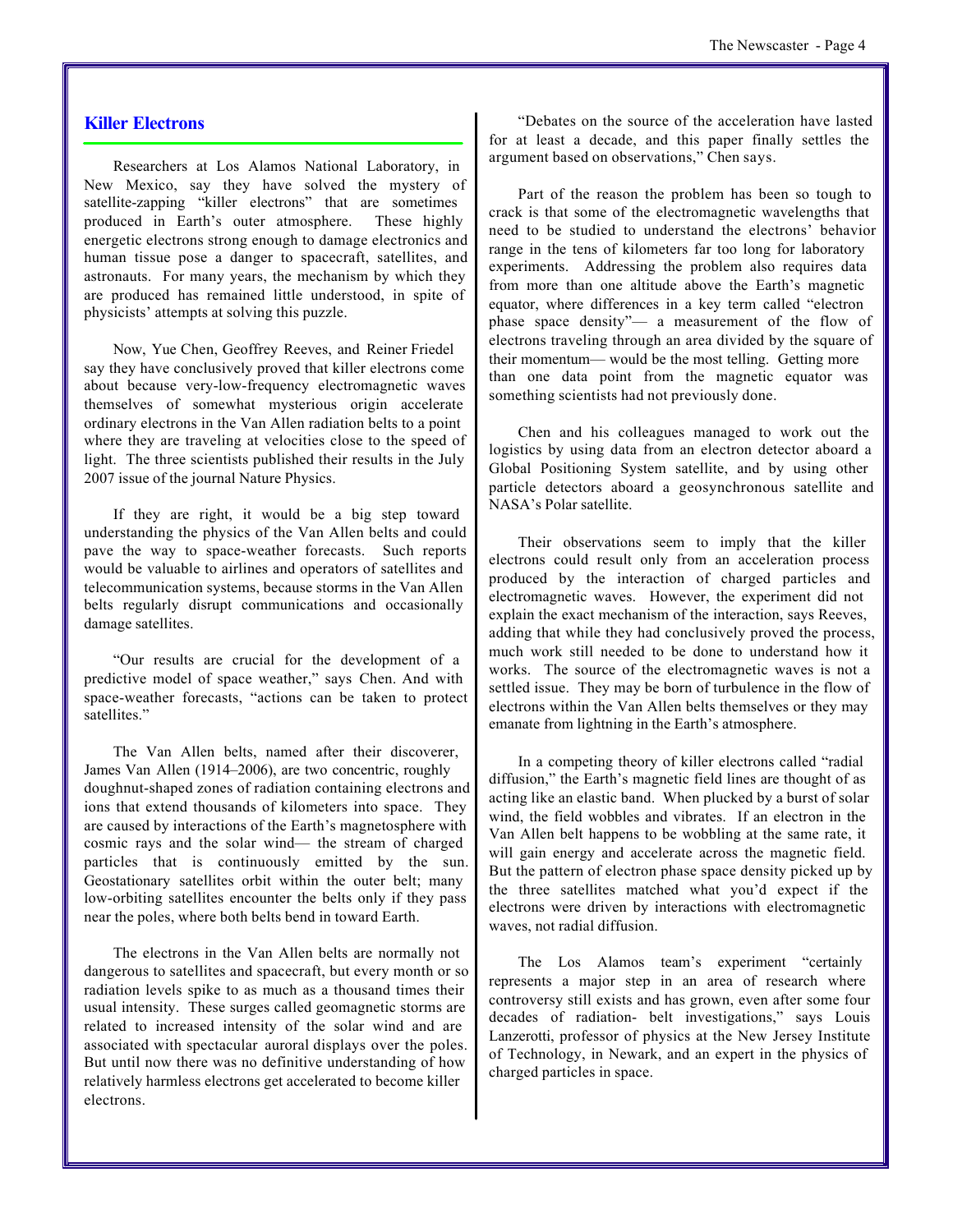But Lanzerotti says it is still too early to say whether Chen and his colleagues have proved beyond doubt the mechanism behind killer electrons. He says that the definitive answer will probably come when the NASA Radiation Belt Storm Probes mission is launched in 2012.

That mission, involving two spacecraft, was specifically designed to understand the killer-electron problem. Observations will enable the development of empirical models that engineers can use to design better radiation-hardened spacecraft. The models will also help physicists to predict geomagnetic storms in order to alert both astronauts and spacecraft operators to potential hazards.

Michael Schulz, a space physicist at Lockheed Martin Missile and Space Co.'s Advanced Technology Center, in Palo Alto, Calif., agrees that the jury is still out on whether the Los Alamos team has solved the mystery. "What this really means is that radial diffusion is not the whole story," he says, pointing out that there are other physical processes that need to be studied in detail, too.

But Stanford electrical engineering professor Umran S. Inan is in the Los Alamos team's corner, having always suspected that electromagnetic waves were the main cause of killer electrons. Inan, along with colleagues in the U.S. Air Force, actually plans to see if they can do something about the high-energy radiation. By 2010, they plan to launch a satellite, dubbed DSX (Demonstration and Science Experiment), that will test Inan's theory that low-frequency electromagnetic radiation injected into the lower Van Allen belt could cause the high-energy electrons to prematurely rain out into the atmosphere, potentially ending a month-long geomagnetic storm in a matter of days. 31 August 2007 — Los Alamos, New Mexico

*-- Ottawa Amateur Radio Club - Groundwave - November 2007*

Are You A Member ?

RAC

**Help Wanted** - People to sit on the WARC Clubhouse committee. If you are interested, please contact any executive member

\*\*\*\*\*\*\*\*\*\*\*\*\*\*\*\*\*\*\*\*\*\*\*\*\*\*\*\*\*\*

**Help Wanted**- The Manitoba Repeater Society is looking for someone to fill a vacant seat on their executive. Interested in repeaters, have any type of technical background, then contact VE4HK

**Help Wanted -** The Winnipeg Amateur Radio Club is looking to fill two vacant executive positions. Are you interested in Amateur Radio in Winnipeg. Then we need you to sit on the executive. Please contact club president, VE4BAW

**Help Wanted -** we need an active, intelligent, personable leader to follow in the footsteps of Dave and Kent and provide leadership on the training new hams. Potentially we need to support the Win-Cube project which trains high school students and additionally and potentially a second class at Red River Princess Campus. It would be a shame to loose momentum on these exciting projects. You know who you are … you leader you. Step forward and lead .. clearly there are many who will follow.

**Help Wanted -** Be a stalwart member of a leadership team determined to train new hams. Be a teacher, a ham professor, a raconteur of the amateur radio persuasion … last year 11 people identified themselves as persons who would give of themselves and stepped forward to help turn young minds into hams. Let us see if we can expand that number!

Is it not time you gave back to amateur radio for everything it has given you. One of these positions must fit your life. Come one step forward......

#### **News from the Net**

#### HAM RADIO PROMOTION: MGM FILM PRESENTS RADIO HAMS

WWWWWWW

A film from Metro Goldwayn Mayer that promotes Amateur Radio has surfaced On the Internet. Produced in 1939 by Pete Smith, "Radio Hams centres on a family called to dinner. All but the teenage son respond. When family members go looking for him, one by one they are snared into a world of ham radio high adventure. One that includes a rescue in Alaska and a tragic search for a downed aircraft at sea. Unlike most films promoting ham radio, this one is not a documentary. It's a fully scripted 10 minute dramatic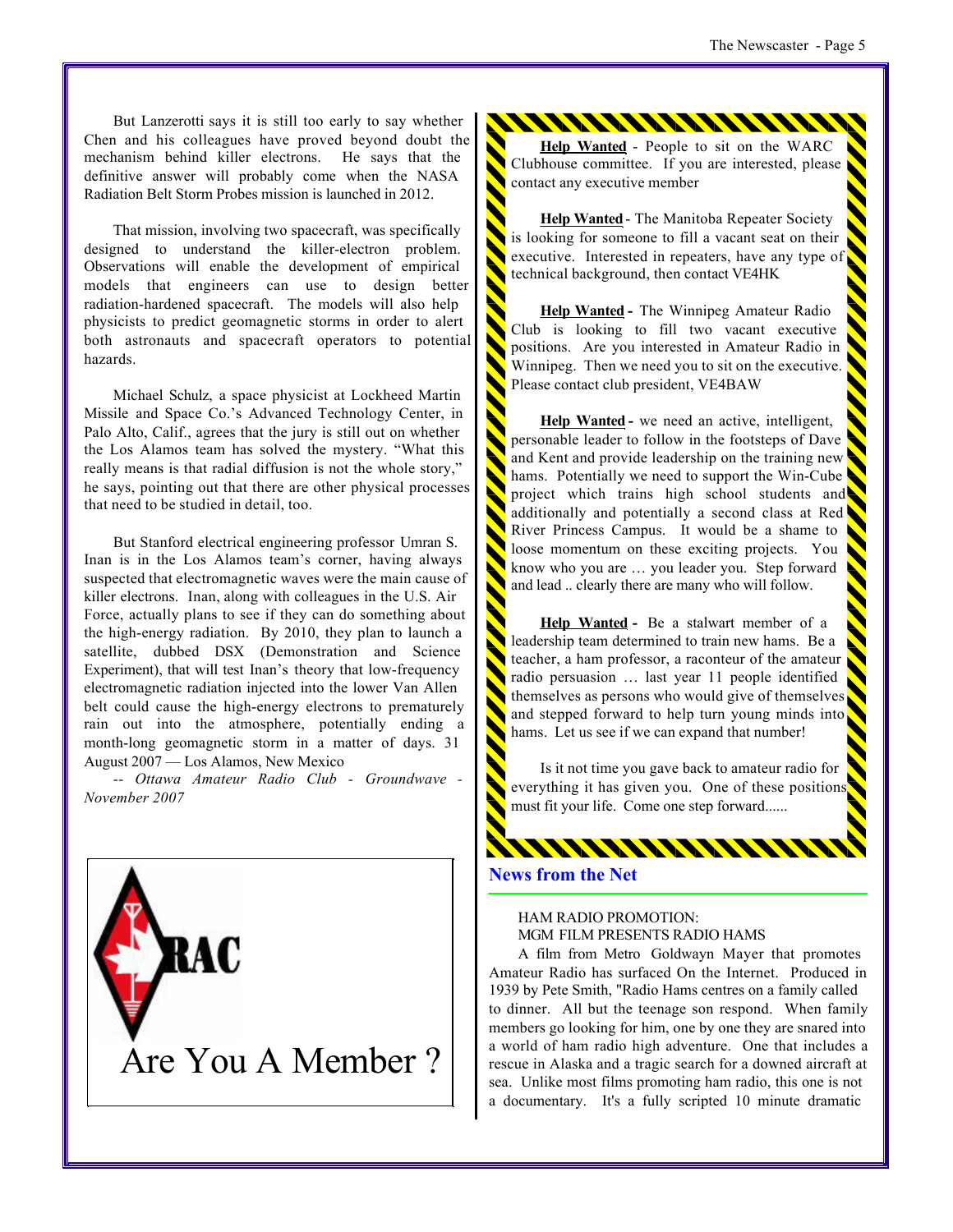http://www.youtube.com:80/watch?v=vBGIdf0VjQ4

#### *A COLOSSUS CODE BREAKING EVENT*

To celebrate the completion of the British-built World War 2 decrypting machine called the Colossus Mark 2, there will be an on the air ham radio operating event on November 15th and 16th. And in this one the challenge is truly complex. Here's how it goes. A series of messages will be enciphered on a World War 2 Lorenz cipher machine. They will then be transmitted using six tone RTTY from the Heinz Nixdorf Computer Museum in Paderborn, Germany. The challenge is for anyone to break the cipher settings and decipher these messages before the rebuilt Colossus Mark 2 at Bletchley Park in the United Kingdom does it. The Milton Keynes Amateur Radio Society which is based at Bletchley Park has already been involved in making test transmissions with the Heinz Nixdorf Computer Museum. The actual frequencies, tones for Mark are 900, 1620 and 2340 hertz. For Space they are 540, 1260 and 1980 hertz. At airtime the operating frequencies for the event have not been announced. Bletchley Park is the historic site of secret British code breaking activities during World War Two and the birthplace of the modern computer. More is on-line at http://www.codesandciphers.org.uk/cevent.ht *-- WIA*

#### *Global cooperation on emergency communications*

Next month will see a number of amateur radio societies unite to participate in the first global simulated emergency test. While these emergency communications training exercises have occurred in various countries, and been organized in the International Amateur Radio Union Region 1 in the past, this preparedness for emergencies is now going world-wide. The IARU Region 1 has invited Regions 2 and 3 to join it in the Third Emergency Communications, or EmCom Party on the 11th of November.

#### *US Amateur fined by FCC for malicious interference to VE7RPT Repeater*

Months of hard work tracking various sources of malicious interference directed at the VE7RPT repeater, owned and operated by the BCFMCA and located on Mt Seymour, have finally begun to pay off. On September 25th the FCC issued a Notice of Apparent Liability, including fines totaling \$7,000, to James Grinton, K7VNI, located in Bellingham Washington. A copy of this notice is attached for your information. Grinton repeatedly and maliciously interfered with the operation of VE7RPT on a frequent basis. During the last 2 years Grinton directed his malicious interference and harassment at the President of the BCFMCA, jammed phone patches and periodically flooded

the repeater with music and other forms of intentional interference. In early 2006 a team of Canadian Hams began tracking the interfering signals and quickly determined they originated south of the Canada/US border. A group of Hams in the US were approached to provide assistance and the source of the interference was identified shortly thereafter. A number of independent confirmations were made to verify the location, the address of which was determined to be that of James Grinton, K7VNI.

A complaint was formally made to the FCC regarding this interference and the information collected by the combined Canadian and US tracking team was provided to the Seattle office of the FCC. An agent from the FCC Enforcement Bureau's Seattle Office independently verified the location and source of the interference during late 2006 and a Warning of Interference to Communications Letter was sent to James Grinton, K7VNI, on January 19, 2007.

Grinton continued to interfere with the operation of VE7RPT after receipt of the warning letter. In fact, the Seattle agent recorded over 160 violations during the period January 19, 2007 to June 23, 2007.

A Notice of Apparent Liability, including fines totaling \$7,000, was issued to James Grinton, K7VNI, on September 25, 2007.

This is the second of a series of interference complaints affecting repeaters in the Greater Vancouver area to be brought to a conclusion. Additional interference investigations are on-going.

Many thanks to all the people who devoted countless hours tracking and identifying the source of this interference. This is an excellent example of the tremendous spirit of cooperation that exists between Amateur Radio operators in both Canada and the US. In addition, many thanks to the Seattle office of the FCC for their support and subsequent enforcement action.

*-- (Thanks to the Greater Vancouver Amateur Radio Council (GVARC) Interference Committee)* 

#### *Thai amateurs given five HF bands*

Amateur radio enthusiasts in Thailand are celebrating their new allocation of five new HF bands. On 12th October they were granted segments at 160m, 80m, 30m, 17m and 12m. While the bands are not as wide as in some other jurisdictions, this is a welcome development. Congratulations to the Radio Amateur Society of Thailand for their tireless work to gain these bands for all Thai amateurs. *-- RSGB*

#### *CLOSE RANGE INVISIBILITY POSSIBLE*

Call this one Star Trek come to life. Science Daily reports that a unique computer model designed by a mathematician at the University of Liverpool has shown that it is possible to make objects such as airplanes and submarines appear invisible at close range. Until now, scientists could only make objects appear invisible from far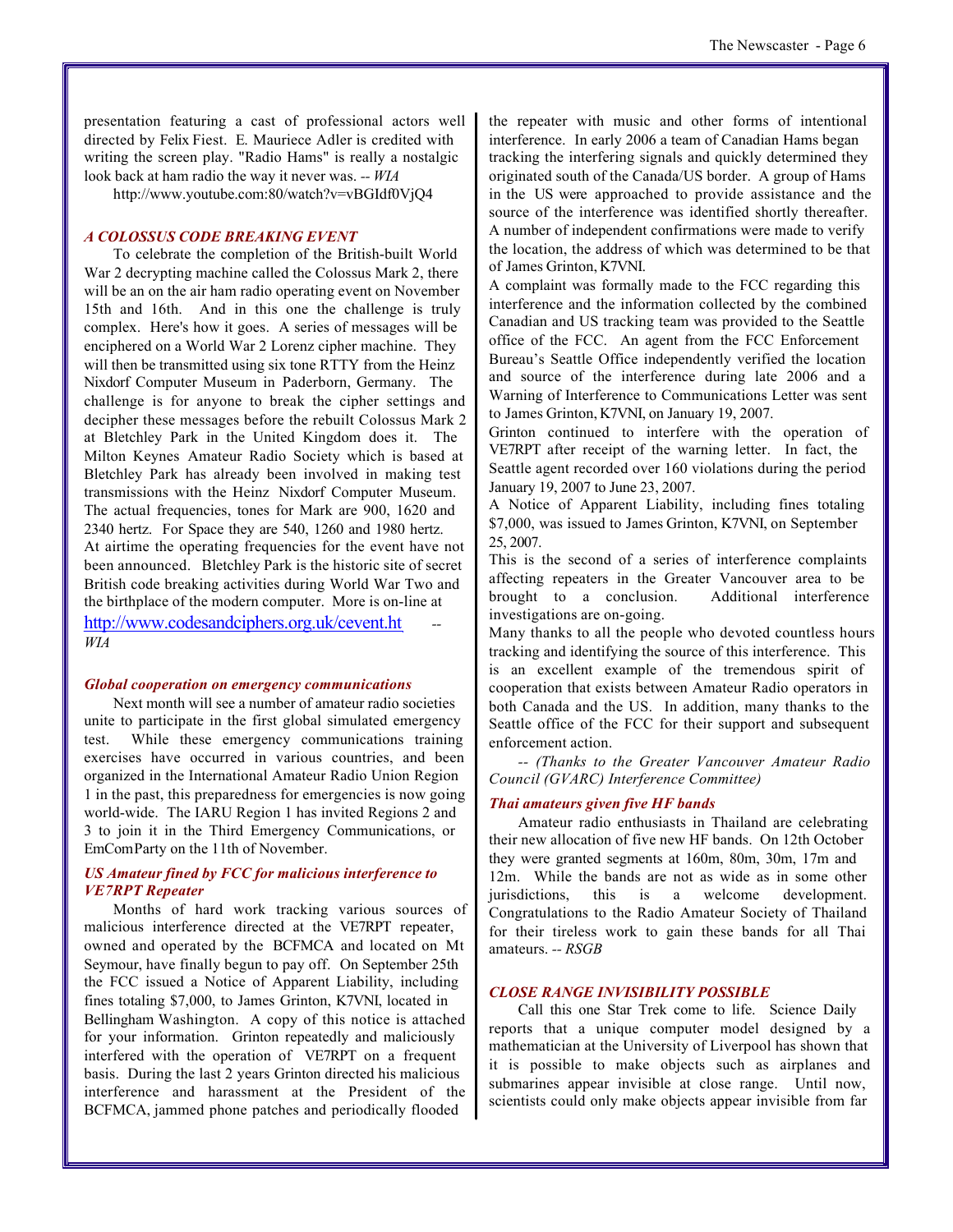away. Now, Liverpool mathematician Sébastien Guenneau, together with Dr Frédéric Zolla and Professors André Nicolet from the University of Marseille, using a specially designed computer model called GETDP have proven that objects can also be made to appear invisible from close range when light travels in waves rather than beams. Scientists have already created an 'invisibility cloak' made out of something called metamaterial. Metamaterial is a creation that has the ability to bend electromagnetic radiation such as visible light, radar or microwaves around a spherical space. This makes an object within this region appear invisible. They also say predict that invisibility will be possible for objects of any shape and size within the next decade. *-- WIA*

#### **World Radio Conference Ken Pulfer, VE3PU**

Friday November 2nd marks the half way point in the World Radio Conference currently taking place in Geneva . In spite of a promising start and strong Amateur Radio participation in the conference, we have made relatively little real progress so far.

The Canadian proposal for a new, worldwide amateur band at 135 KHz has been stalled by a few countries in the Arab bloc for reasons which are difficult to understand. Several different wordings describing the proposed allocation were tried without success. Finally, on November 2nd, draft text was approved, subject to an objection by one country, and a footnote allowing a number of other countries to opt out. Even though the proposal has been accepted at the drafting level, it will still have to clear the committee and plenary level's before it can be included in the final acts of the conference.

All progress in the band from 4 to 10 MHz remains deadlocked as the two major opponents, the HF Broadcast service and the Fixed service (representing the interests of the defence community in most areas of the world), are showing little interest in a compromise solution. However, time is growing short. Even if a compromise can be found at this time, there is a large amount of detailed work to be done before the result can be translated into the regulatory language necessary to reach a decision by the end of the conference.

At the present time, changes to the amateur allocations have not been ruled out, but chances for any increased spectrum at 7 MHz seem slim to nonexistent, with only one country ( Georgia ) proposing the idea, and chances for a new 60 metre band are not a great deal more promising. In the event that a decision is reached, it is unlikely that any changes to broadcast bands will come into effect until the next sunspot minimum around 2015 to 2018, which seems a long way away to most amateurs.

#### **Winnipeg Hamfest - 2008 By Derek, VE4HAY**

The Winnipeg Amateur Radio club made a commitment 2 years ago to host the Radio Amateurs if Canada - Annual General Meeting in 2008 in conjunction with a to be planned Winnipeg Hamfest. A number of Committee chairs have been established as follows

#### *Accommodations/hospitality - Derek, VE4HAY*

Select a host site, coordinate meeting rooms, Banquet room, Lunch, Dinner, Breakfast, Nightly hospitality room

#### *Communication - Albert, VA4AS*

Develop website, online registrations, posters and advertising.

#### *Finance - Sue, VE4SYM*

Keeping us on track. Accept money for registrations, split to various accounts to pay for the functions. Etc...

Registration - Harm, VE4HAZ

Tracking all registration as they come in, making sure delegate information is waiting for them as they check-in.

#### *Program - whole group*

Work with committee to develop our 5 sessions – possible dual track if enough interest.

#### *Entertainment - Rob, VE4RRB*

Organize entertainment for the Saturday banquet, tours for non hams on Saturday, Possible Friday late afternoon tour for early arrivals

#### *Flea Market - Dick, VE4HK*

Plan table layout according to room, sell tables, w/power, w/o power, commercial, non-commercial, organize volunteers to help

Other committee members not assigned as of yet, but willing to help out where needed.

John, VE4JNF & Adam, VE4SN

We are still in need of volunteers for these committees, sub-committees and just general duties. It would be great if you would volunteer to help out. There is not much required in terms of time, until the event get closer. The more people we have on the committees now the bigger the pool for ideas and direction, as we get closer to the event and things get carved into stone, the more time we will need for meetings. I am anticipating that most of the work will be done via e-mail with monthly meetings

The Program is being worked on by the group for now to get as much input as possible. We are planning on running three tracks for presentations; Operating Track, Technical Track & an Ends of the Spectrum Track. Programs are being slotted as they are confirmed. If you have a program that will fit into these tracks, please let the committee know.